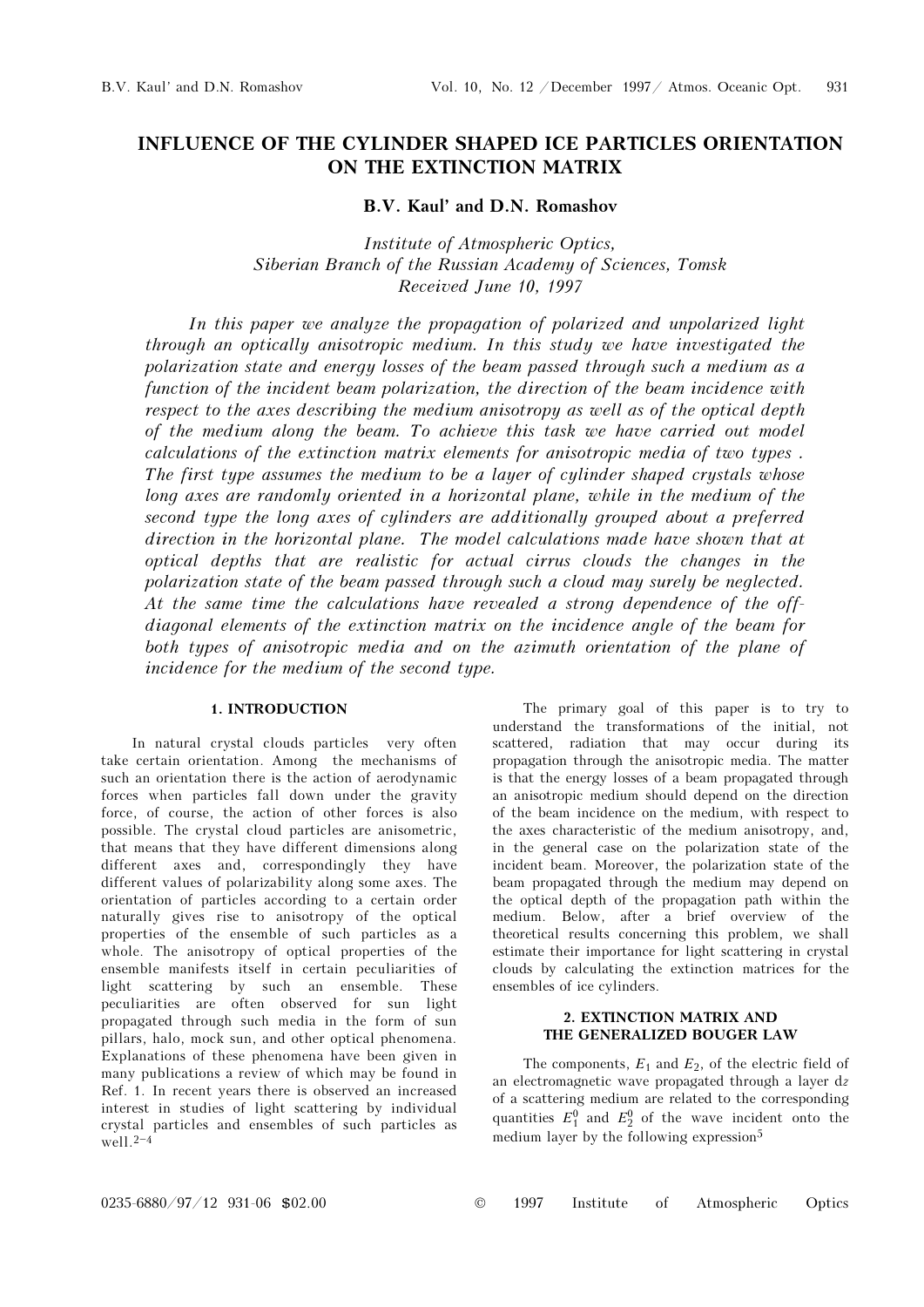$$
\begin{pmatrix} E_1 \\ E_2 \end{pmatrix} = \left( \mathbf{I} - 2\pi N k^{-2} dz \begin{pmatrix} \tilde{A}_{11}(0) & \tilde{A}_{12}(0) \\ \tilde{A}_{21}(0) & \tilde{A}_{22}(0) \end{pmatrix} \begin{pmatrix} E_1^0 \\ E_2^0 \end{pmatrix}, \qquad (1)
$$

where  $I$  is the unit matrix of 2 by 2 dimension; N is the number of particles in a unit volume;  $k$  is the wave number of radiation that propagates along the z direction (the direction  $e_3$ , such that, and  $e_1 \times e_2 = e_3$ ,  $\mathbf{k} = k \mathbf{e}_3$ );  $\tilde{A}_{ij}(0)$ ) are the elements of matrix of the forward scattering amplitudes averaged over the particles ensemble. According to Ref. 5 this equation well describes such optical phenomena as birefringence, rotation of the polarization plane, linear and circular dichroism.

It may be shown that if we describe the electromagnetic field in terms of the Stokes vector the relationship similar to the Eq. (1) takes the following form

$$
\mathbf{S}(0) = (\mathbf{I} - \mathbf{\varepsilon}(z) \, \mathrm{d}z) \mathbf{S}_0 \,, \tag{2}
$$

where  $S(0)$ ,  $S_0$  are the Stokes vectors of the radiation passed through the layer dz and of the incident radiation, respectively; I is the unit matrix of 4 by 4 dimension;  $\varepsilon(z)$  is the extinction matrix of the medium.

If the Stokes parameters are defined as

$$
I = E_1 E_1^* + E_2 E_2^*; \quad Q = E_1 E_1^* - E_2 E_2^*;
$$
  
\n
$$
U = E_1 E_2^* + E_2 E_1^*; \quad V = -i (E_1 E_2^* - E_2 E_1^*),
$$
\n(3)

then the extinction matrix takes the following form<sup>6</sup>

$$
\epsilon = \frac{2\pi N}{k^2} \begin{pmatrix} \text{Im}(\tilde{A}_{11} + \tilde{A}_{22}) & \text{Im}(\tilde{A}_{11} - \tilde{A}_{22}) & \text{Im}(\tilde{A}_{12} + \tilde{A}_{21}) & \text{Re}(\tilde{A}_{12} - \tilde{A}_{21}) \\ \text{Im}(\tilde{A}_{11} - \tilde{A}_{22}) & \text{Im}(\tilde{A}_{11} + \tilde{A}_{22}) & \text{Im}(\tilde{A}_{12} - \tilde{A}_{21}) & \text{Re}(\tilde{A}_{12} + \tilde{A}_{21}) \\ \text{Im}(\tilde{A}_{12} + \tilde{A}_{21}) & \text{Im}(\tilde{A}_{21} - \tilde{A}_{12}) & \text{Im}(\tilde{A}_{11} + \tilde{A}_{22}) & \text{Re}(\tilde{A}_{22} - \tilde{A}_{11}) \\ \text{Re}(\tilde{A}_{12} - \tilde{A}_{21}) & -\text{Re}(\tilde{A}_{12} + \tilde{A}_{21}) & \text{Re}(\tilde{A}_{11} - \tilde{A}_{22}) & \text{Im}(\tilde{A}_{11} + \tilde{A}_{22}) \end{pmatrix} .
$$
\n(4)

\nHere the values  $\tilde{A}_{ij}$  are, as in the above formulas, the matrix that may easily be expressed in terms of the

amplitudes of the forward light scattering averaged Here the values  $\tilde{A}_{ij}$  are, as in the above formulas, the amplitudes of the forward light scattering average over the particle ensemble. These complex values  $\tilde{A}$ over the particle ensemble. These complex values  $A_{ii}$ are the functions of the particulate matter refractive index, particle shape, and particle orientation. In many practical cases, when no anisotropy takes place in the refractive index and particles are randomly oriented, the operation of averaging over the particle ensemble reduces the extinction matrix to the product of a scalar value (the extinction coefficient) by the unit matrix. However, if there is a macroscopic anisotropy of a medium, for instance orientation of anisometric particles along some preferred direction, the elements of the extinction matrix should necessarily depend on the direction along which the incident radiation propagates through the medium. The transformations, that radiation experiences in an elementary volume, are described by Eq. (2), while the propagation of radiation through the medium is described by the radiation transfer equation $6,7$ 

$$
(\mathbf{k}\nabla)S_i(\mathbf{r}, \Omega) = -\sum_{j=1}^4 \alpha_{ij} S_j(\mathbf{r}, \Omega) +
$$
  
+ 
$$
\sum_{j=1}^4 \int_{4\pi} d\Omega' D_{ij}(\Omega, \Omega') S_j(\mathbf{r}, \Omega'),
$$
 (5)

where  $S_i(\mathbf{r}, \Omega)$  is the Stokes parameter of radiation at the point  $r$ ; the radiation with the wave number  $k$ propagates along the direction Ω; k∇ is the operator that has the meaning of the derivative along the direction **k**;  $\alpha_{ij}$  are the elements of the matrix  $\alpha = k\epsilon$ ;  $D_{ij}(\Omega, \Omega')$  are the elements of the scattering phase

matrix that may easily be expressed in terms of the scattering amplitudes  $A_{ii}(\Omega,\Omega')$  for the scattering process from the direction  $\Omega'$  to  $\Omega$ . If the task to be achieved is the estimation of only coherent component of the radiation propagated through a medium within a small solid angle  $d\Omega$ , for instance, to identify the transformations of a laser radiation at its propagation in an anisotropic medium, then one surely may neglect the second term in equation (5). Note, that in that case only incoherent fraction of multiply scattered radiation is omitted. As to the forward scattered light it is coherent and it is just the interference of the direct and forward scattered wave that determines the transformations of the incident radiation summed up in the transmitted wave. Let the radiation be propagating along the z direction. By assuming that  $\mathbf{k} \nabla = k \frac{d}{dz}$ ,  $S(z = 0) = S_0$  and omitting the second term in Eq. (5) we may write the latter in the following form

$$
\frac{\mathrm{d}S(z)}{\mathrm{d}z} = -\varepsilon(z)S(z). \tag{6}
$$

This equation is a vector-matrix form of a system of ordinary differential equations of the first order for functions  $I(z)$ ,  $Q(z)$ ,  $U(z)$ , and  $V(z)$ . A solution to this system may be sought as an iteration series  $8$ 

$$
\mathbf{S}(z) = \left\{ \mathbf{I} - \int_{z_0}^{z} \mathbf{\varepsilon}(z_1) dz_1 + \int_{z_0}^{z} \mathbf{\varepsilon}(z_1) dz_1 \int_{z_0}^{z_1} \mathbf{\varepsilon}(z_2) dz_2 - \int_{z_0}^{z} \mathbf{\varepsilon}(z_1) dz_1 \int_{z_0}^{z_1} \mathbf{\varepsilon}(z_2) dz_2 \int_{z_0}^{z_2} \mathbf{\varepsilon}(z_3) dz_3 \right\} \mathbf{S}_0.
$$
 (7)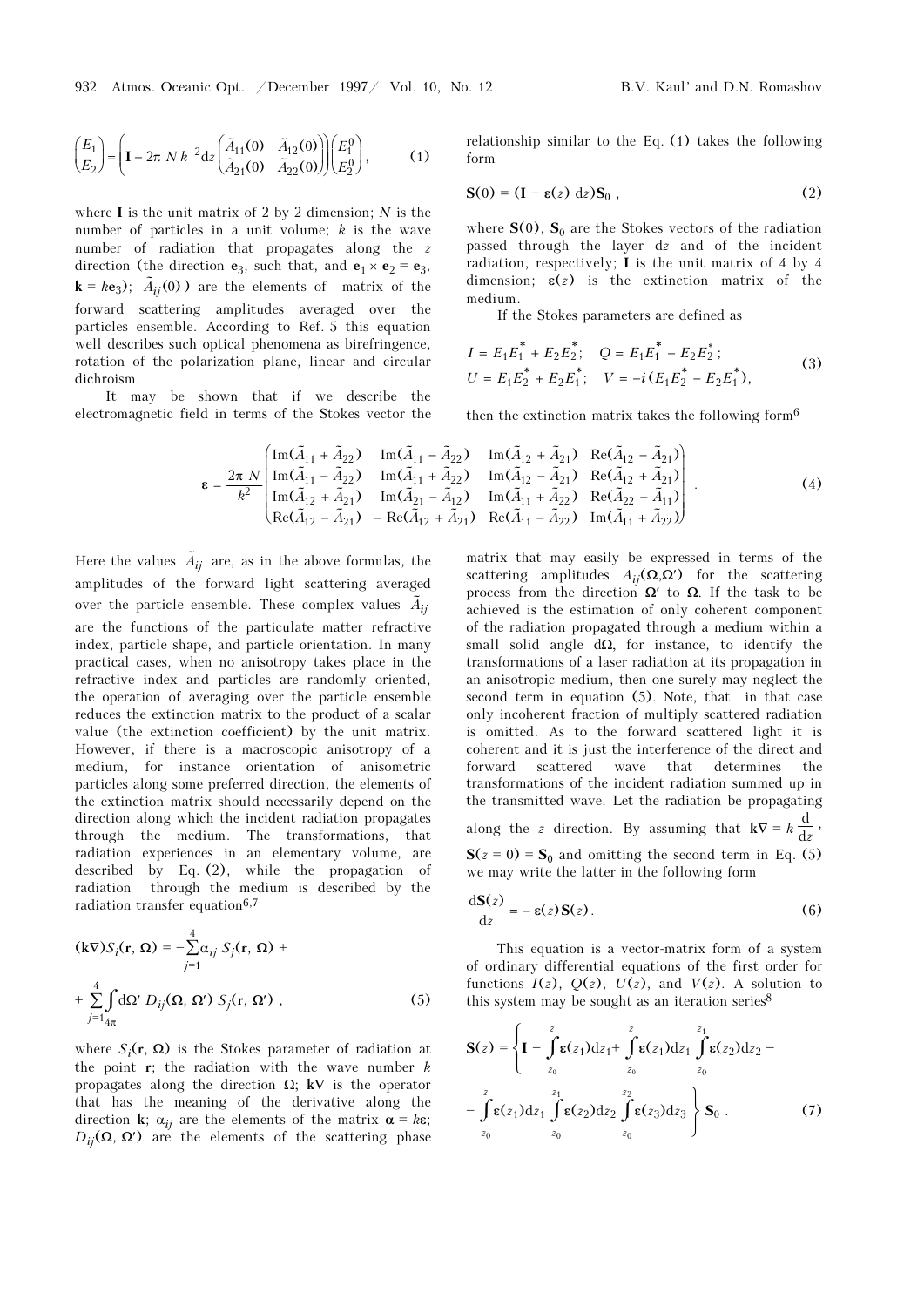One can easily see that series (7) coincides, at **ε** independent of  $z$ , with the definition of exponential function whose argument is a matrix

$$
\exp(-A) = \sum_{n=0}^{\infty} \frac{(-A)^n}{n!},
$$
 (8)

where A is, in this particular case, the matrix  $A = (z - z_0)\varepsilon$ .

Taking this comment into account a solution to the above equation may be written in the following form:

$$
\mathbf{S}(z) = \exp\left\{-\mathbf{\varepsilon}(z - z_0)\right\} \mathbf{S}_0 \,. \tag{9}
$$

Formula (9), in its form, coincides with the Bouger law and thus it may be considered as a generalization of the latter to the case of light propagation through a homogeneous anisotropic medium. In the case of an isotropic medium the extinction matrix reduces to the product of a unit matrix by a scalar value, and the equation (9) takes the form of usual Bouger law written for each of the Stokes parameters.

In an optically thin anisotropic medium, that is when the condition

$$
\varepsilon_{ii}(z-z_0) \ll 1 \tag{10}
$$

holds one may take only the first term in the expansion (8) and write the equation for Stokes vector as follows:

$$
\mathbf{S}(z) = \left[ \mathbf{I} - (z - z_0) \mathbf{\varepsilon} \right] \mathbf{S}_0. \tag{11}
$$

Equation (11) coincides, in its form, with the equation (2) that describes transformations of radiation in an elementary volume. In the general case of a homogeneous medium it is advisable to use the expansion of the exponent (9) over its argument powers, while in the case of an inhomogeneous medium one should calculate the iteration integral (7).

### 3. NUMERICAL ESTIMATIONS FOR DIFFERENT MODEL MEDIA

In order to estimate the effect of cloud particle orientation on the extinction of incident radiation, as well as on the polarization state of radiation propagated through the cloud we have calculated extinction matrices for the ensembles of round ice cylinders. We have performed the calculations using lognormal type of particle size-distribution function at three values of modal radii of the distribution  $(r_m = 1; 10;$  and 125 μm). In all the three cases the distribution parameter  $σ$  was taken to be 0.15, the cylinder length was  $l = 4a$ , where a is the cylinder radius. The incident radiation was taken to have the wavelength  $\lambda$  = 0.53  $\mu$ m and the complex refractive index of ice was taken to be  $m = 1.3 - i2.5 \cdot 10^{-9}$ . Birefringence of the ice was not taken into account in these calculations.

In this study we have considered two types of particle orientation. In the one the long axes of cylinders were taken to be randomly oriented in a horizontal plane, other parameters used in calculations being as mentioned above. In the second case the axes were taken to be grouped about some preferred direction in a horizontal plane. The parameters used in calculations in the latter case are as follows. The modal radius of cylinders  $a_m = 1 \mu m$ ,  $\sigma = 0.5$ ,  $l = 9a$ ,  $\lambda = 1.06 \mu m$ , and  $m = 1.299 - i2.10^{-4}$ . The method of calculating the amplitudes of light scattering by an individual particle and their averaging over an ensemble may be found in our earlier publications, see for instance, Ref. 9. The number concentration, N, of particles was taken to be 103 per liter, in all the cases considered. As an example, Figs. 1 and 2 show the extinction matrix elements calculated for ensembles of particles randomly oriented in a horizontal plane. The polar angles  $γ$  and  $φ$ , describe the position of the normal to the plane that involves, in the coordinate system  $\mathbf{e}_1 \times \mathbf{e}_2 = \mathbf{e}_3 = \mathbf{k}/k$ , where the long axes of cylinders lay. In other words these angles determine the position of the ensemble symmetry axis with respect to the polarization basis in which the Stokes parameters of the incident and passed radiation are being determined.

The monotonic fall off of the element  $\varepsilon_{11}$  that may be seen in Fig. 1b with the increasing incidence angle γ has quite a simple physical meaning. The element  $\varepsilon_{11}$  as the meaning of the extinction coefficient of the medium for unpolarized light. Light extinction on nonabsorbing particles occurs due to scattering. If particles are large a significant contribution appears from the diffraction part of the scattering phase function. This contribution is determined by the area of the particle cross section onto the plane perpendicular to the direction of incident light propagation. The area of this projection decreases with increasing angle of incidence thus resulting in the fall off of the extinction coefficient of such a medium. In the case of smaller particles the diffraction plays a less significant role in the light scattering process, and there may occur resonance in the dependence of  $ε_{11}$  on γ. One can see this situation with resonance in Fig.  $1a$  in the vicinity of the angle  $\gamma = 45^{\circ}$ . No dependence on the angle  $\varphi$  is observed because the natural light is unpolarized.

The lengths of the long cylinder axis projection onto the plane perpendicular to the light wave vector are different for cylinders that are parallel to the incidence plane and perpendicular to it. As a result, the projections of cylinder long axes form an ellipse compressed along the symmetry axis of the particle ensemble. This, in its turn, makes different conditions for propagation of light beams polarized in the incidence plane and perpendicular to it. From the standpoint of the description in terms of the extinction matrix there appears a dependence of the propagation conditions on how is the polarization basis, in which the Stokes parameters are determined, oriented with respect to this ellipse. In the particular case we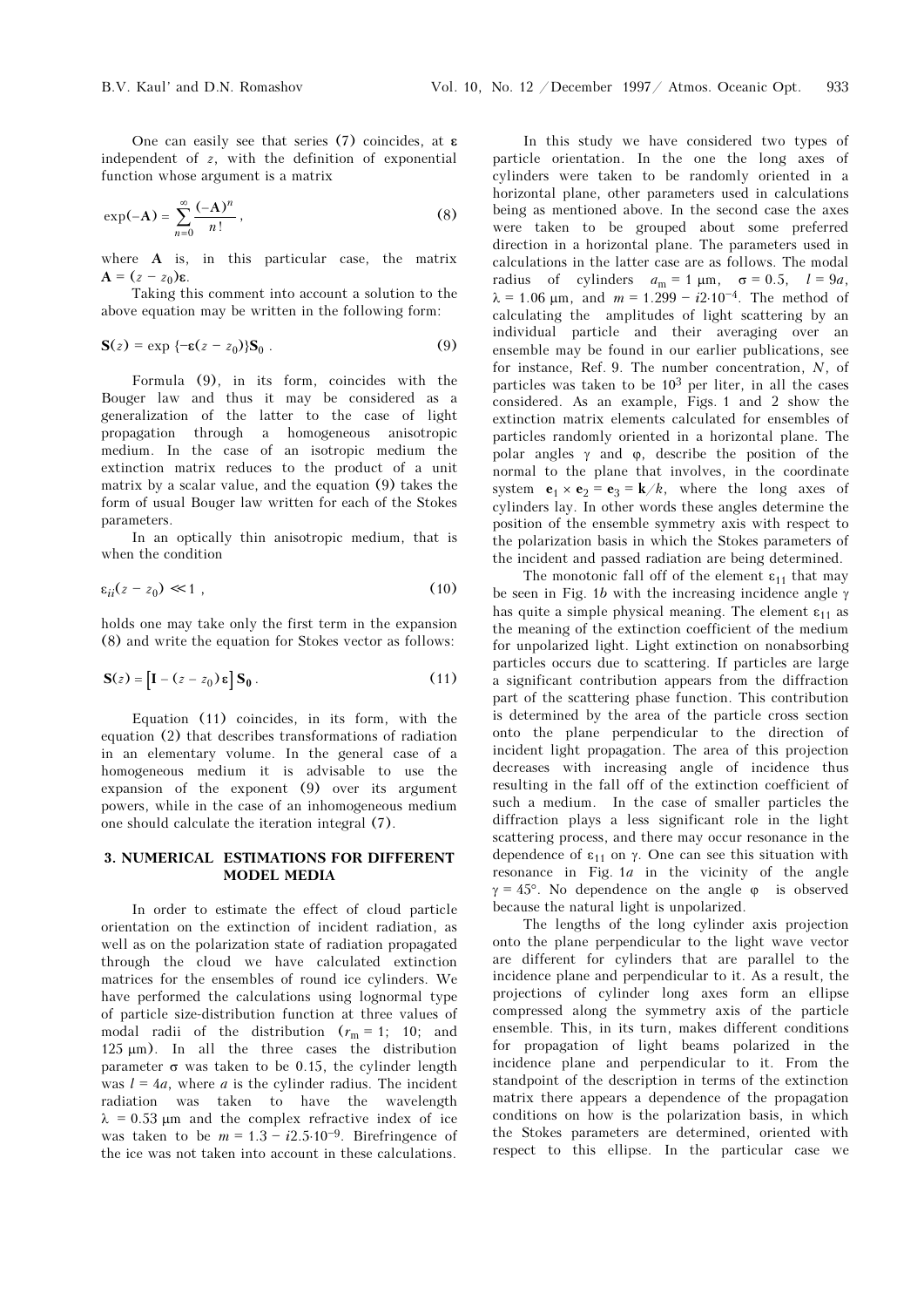consider here this will result in a dependence of the off-diagonal elements of the extinction matrix on the angle ϕ.



FIG. 1. Dependence of the extinction matrix element,  $\varepsilon_{11}$  (km<sup>-1</sup>), of the ensemble of ice cylinders randomly oriented in a horizontal plane on the polar, γ, and azimuth, ϕ, angles of the position of symmetry axis of the ensemble with respect to the polarization basis where the Stokes vectors of incident and passed radiation are determined. Calculations were made for ensembles with the modal radius  $r_m$  of 1  $\mu$ m (a); 10 μm (b); and 125 μm (c).

Figure 2 shows the element  $\varepsilon_{12}$  calculated for these same ensembles as in the case presented in Fig. 1. Other elements of the matrix have also been calculated in our study, but their graphical presentation in this same form would take a lot of place while hardly adding much new information. For that reason we shall present below the view of an extinction matrix in one, specially chosen, coordinate system and show using it some properties that do not depend on the choice of a coordinate system.



FIG. 2. Dependence of the extinction matrix element,  $\varepsilon_{12}$  (km<sup>-1</sup>), analogous to those in Fig. 1 and for these same ensembles as in Figure 1.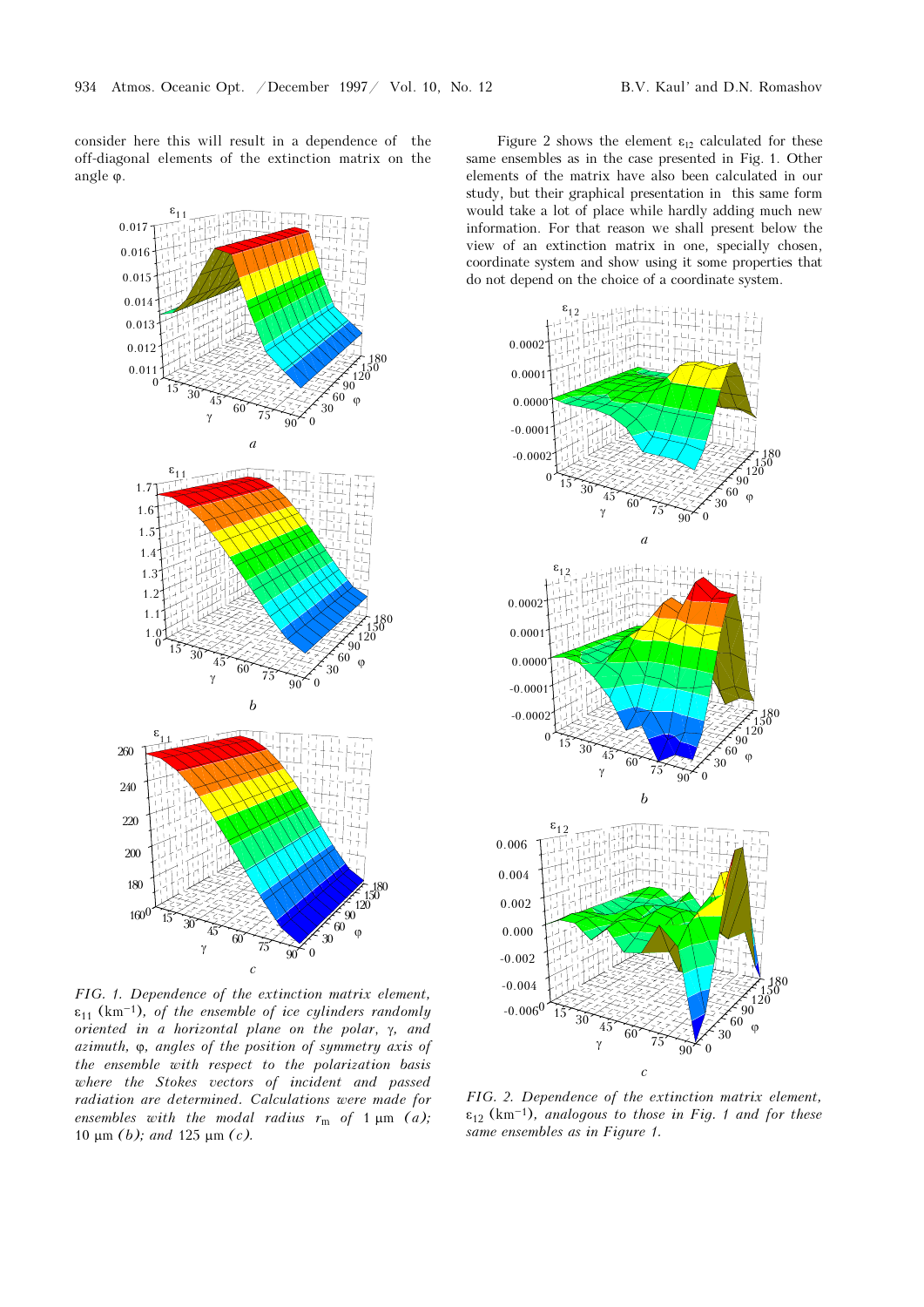Let us define the polarization basis so that the vector  $e_1$  be in the incidence plane. That corresponds to the case of  $\varphi = 0$ . From Figure 2 one may see that the section by the plane  $\varphi = 0$  enables obtaining the view of the dependence  $\varepsilon_{12}$  (γ,  $\varphi = 0$ ) from which it is seen that at small γ values this element has the magnitude close to zero while taking negative values at increasing γ. Let us write this tendency using the following expression  $\varepsilon_{12} = -|\varepsilon_{12}|$ . If we assume this rule to be valid for other elements of the matrix, we may write the view of the extinction matrix for ensembles with all the three size-distribution functions used in calculations

$$
\mathbf{\varepsilon} = \varepsilon_{11} \begin{pmatrix} 1 & -|\overline{\varepsilon}_{12}| & 0 & 0 \\ -|\overline{\varepsilon}_{12}| & 1 & 0 & 0 \\ 0 & 0 & 1 & |\overline{\varepsilon}_{34}| \\ 0 & 0 & -|\overline{\varepsilon}_{34}| & 1 \end{pmatrix},
$$
(12)

where  $\overline{\epsilon}_{ij} = \epsilon_{ij}/\epsilon_{11}, \epsilon_{11} > 0$ .

Let us now determine, by substituting this matrix into Eq. (11), the polarization state of radiation that has propagated through the path  $z - z_0$  in the layer, the polarization state of light incident on the layer being described by the Stokes vector  $S_0$ .

Let the incident beam be unpolarized, that is

$$
\mathbf{S}_0 = I_0 (1, 0, 0, 0)^{\mathrm{T}}, \tag{13}
$$

where the superscript T denotes the operation of transposition.

By substituting Eqs. (12) and (13) into the expression (11) we obtain

$$
I(z) = \left[1 - (z - z_0) \varepsilon_{11} \right] I_0
$$
  
 
$$
Q(z) = (z - z_0) \varepsilon_{11} \left| \varepsilon_{12} \right| I_0, \quad U = V = 0.
$$
 (14)

Since  $Q(z) > 0$ , the result obtained means that the radiation propagated through the  $z - z_0$  layer takes partial polarization with the polarization plane being the plane of incidence.

If the radiation incident on the layer is linearly polarized with the polarization plane being the plane of incidence, we have

$$
\mathbf{S}_0 = I_0(1,1,0,0)^{\mathrm{T}}.
$$

By substituting this expression into the Eq. (11) we obtain

$$
I(z) = \left[1 - (z - z_0)\varepsilon_{11}(1 - |\varepsilon_{12}|)\right]I_0
$$
  
 
$$
Q(z) = \left[1 - (z - z_0)\varepsilon_{11}(1 - |\varepsilon_{12}|)\right]I_0, \quad U = V = 0.
$$
 (15)

From this one can see that the second normalized Stokes parameter  $O(z)/I(z) = 1$  did not change. That, in its turn, means that the radiation propagated through the layer  $z - z_0$  has the same polarization as the incident one.

By comparing the values  $I(z)$  in expressions (14) and (15) one may readily come to a conclusion that linearly polarized light with the polarization plane being the plane of incidence undergoes weaker attenuation in such a medium as compared to the attenuation experienced by natural (unpolarized) light. One may show, in a similar way, that linearly polarized light with the polarization plane being perpendicular to the plane of incidence undergoes stronger extinction as compared to that experienced by natural light, while the radiation passed through the layer  $z - z_0$  has the same polarization state as the incident beam. In the cases when incident light is polarized linearly at  $\pm 45^{\circ}$ angles with respect to the incidence plane the radiation propagated through the layer takes the clockwise and counterclockwise ellipticity in its polarization state. If the incident light is circularly polarized the propagated radiation is elliptically polarized.

The absolute values of the off-diagonal elements of the extinction matrix make only small fractions of per cent from the values of the diagonal elements of this matrix and only in an extreme case of the exact orientation of cylinders that have size in the resonance region  $(r_m \approx \lambda)$  their values can reach approximately 10% of the diagonal elements' magnitude. Certain ideas on how the degree of the polarization state transformation due to propagation through the anisotropic media depends on the optical depth  $\tau$  of the media may by gotten from the curves depicted in Fig. 3. This figure illustrates the dependence on  $\tau$  of the parameter Q or the degree of polarization, what is the same in this case, that appears in the radiation propagated through the layer of cylinder particles having two orientations when natural light is incident on it at a slant angle. As one can see from this figure, the degree of polarization could reach only few per cent at the optical depth characteristic of real cirrus clouds even in the extreme case when all particles of the ensemble are oriented exactly along a preferred direction. Furthermore, if we take into account the facts that only partial orientation of particles normally occurs in cirrus clouds and the particle size far exceeds the wavelength (see Fig.  $2c$ ) then we may surely neglect the transformations of the polarization state of the radiation propagated through the layer. However, this conclusion may be revised if calculations are made that allow for the birefringence of ice, which is quite significant. The account for this factor is yet to be done while from the results already obtained and discussed in this paper it follows that the anisotropy of a scattering medium due to particle orientation only manifests itself in a strong dependence of the extinction matrix diagonal elements on the incidence angle γ for the ensembles of the first kind and, in addition, on the angle between the direction of preferred particle orientation and the incidence plane, as is seen from Fig. 4.